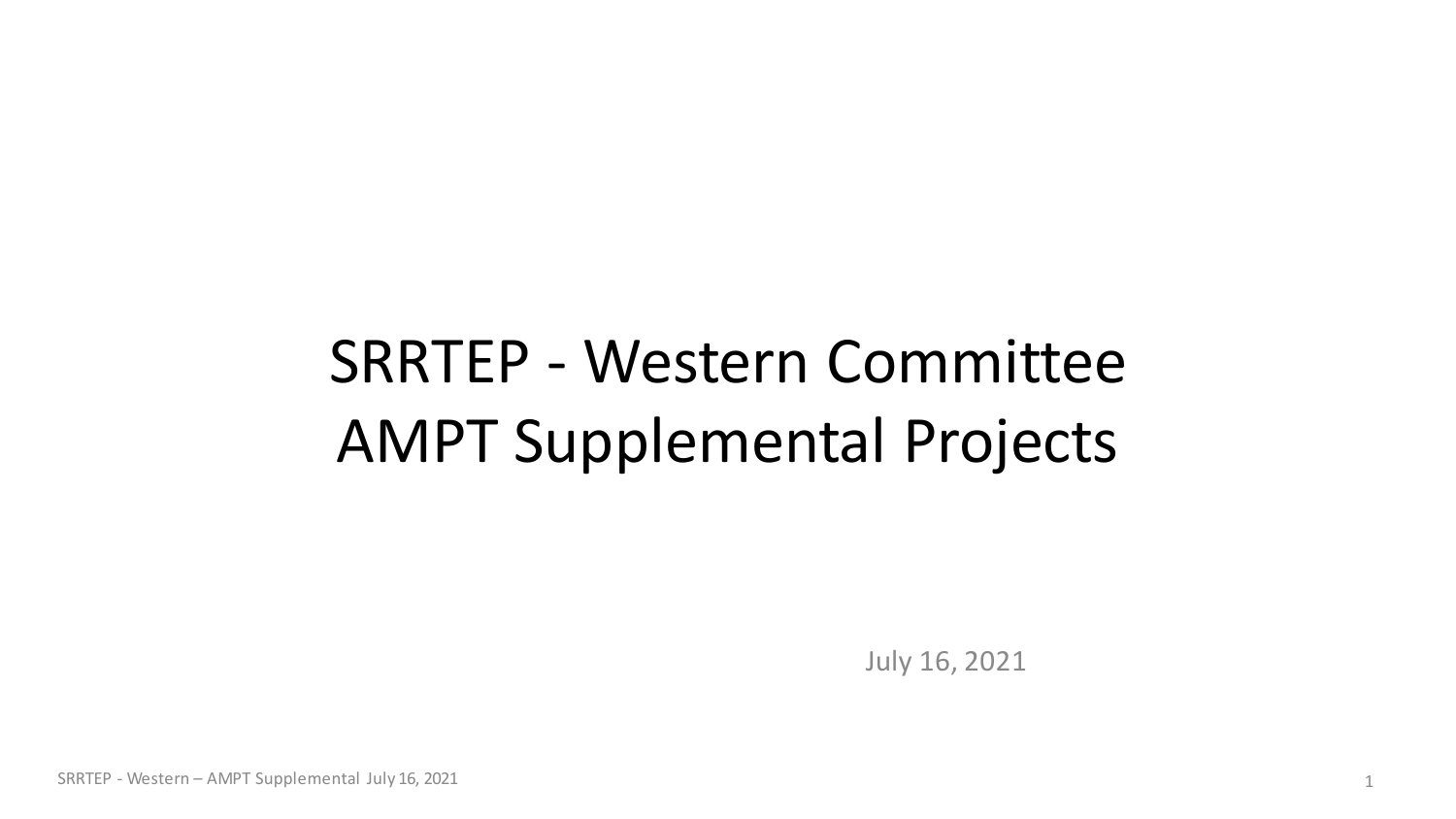## Needs

Stakeholders must submit any comments within 10 days of this meeting in order to provide time necessary to consider these comments prior to the next phase of the M-3 process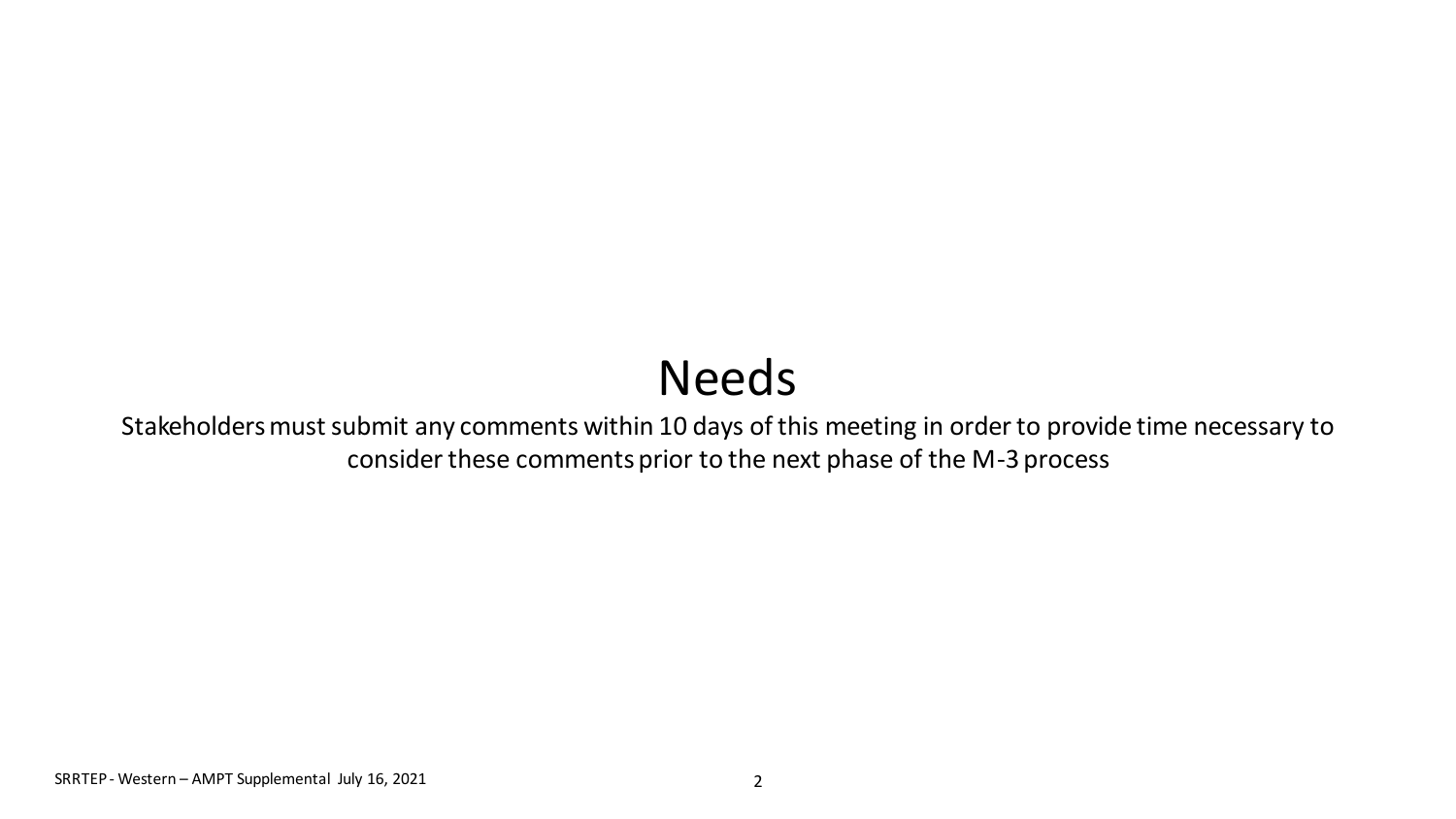### AMPT Projects in AEP Transmission Zone M3 Process Sycamore Area

#### **Need Number:** AMPT-2021-002 **Process Stage:** Need Meeting – 07/16/2021

#### **Supplemental Project Driver(s):** Customer Service

**Specific Assumption Reference(s):** Customer connection requests will be evaluated per AMPT's "Transmission Facilities Interconnection Requirements" document

**Problem Statement:** AMP member "Village of Sycamore" (not to be confused with the N.C. Coop of Sycamore) is supplied by AEP's Berwick 69/12 kV substation through an approximately 9 mile radial 12.5 kV supply. Sycamore serves approximately 850 customers with a peak load of 4 MVA in 2021. The village has experienced 10 outages over the past 14 months.

Sycamore has requested 69 kV service to support existing and accommodate future load.

The requested in-service date is 6/1/22

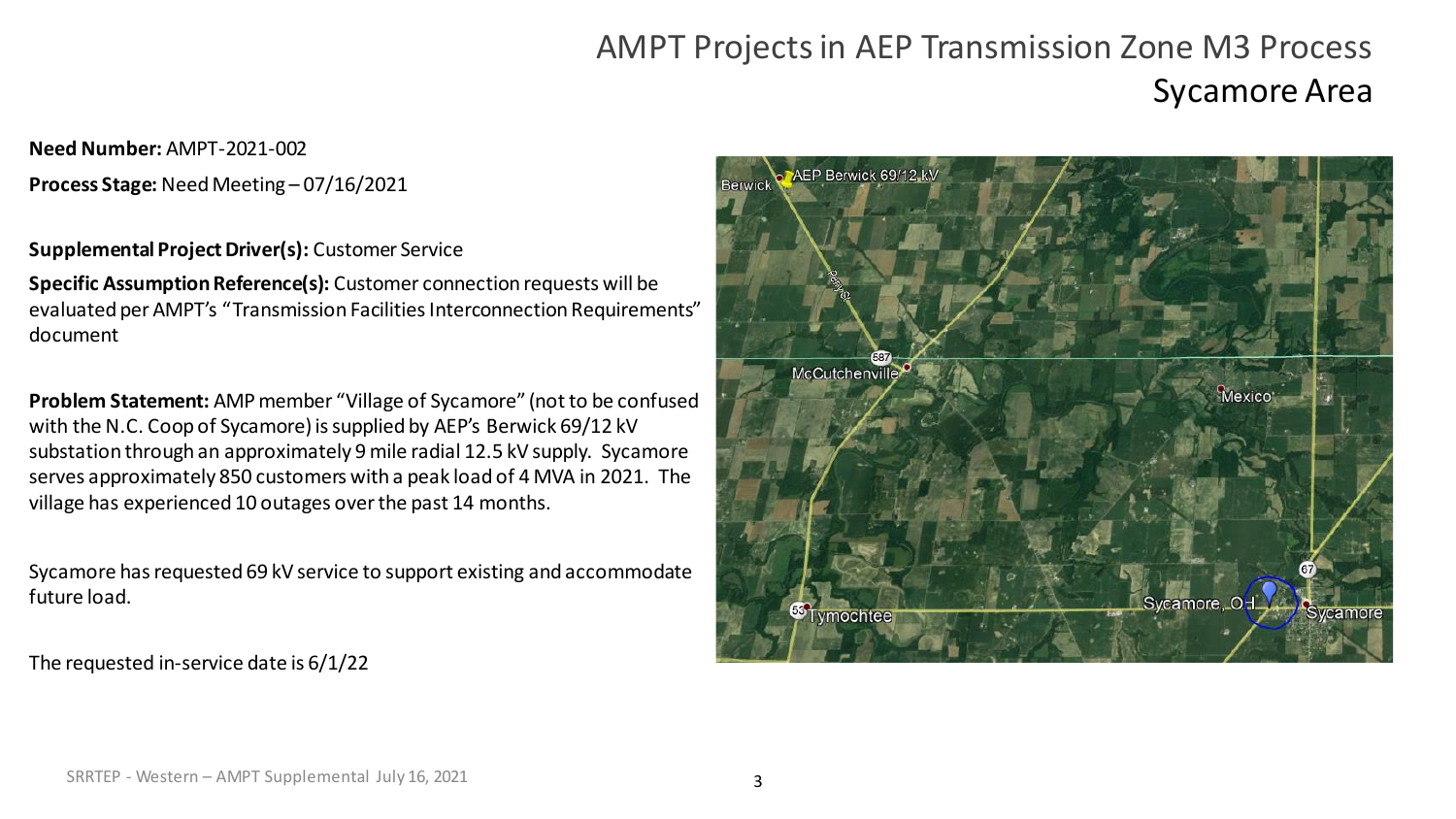## Appendix

SRRTEP - Western – AMPT Supplemental July 16, 2021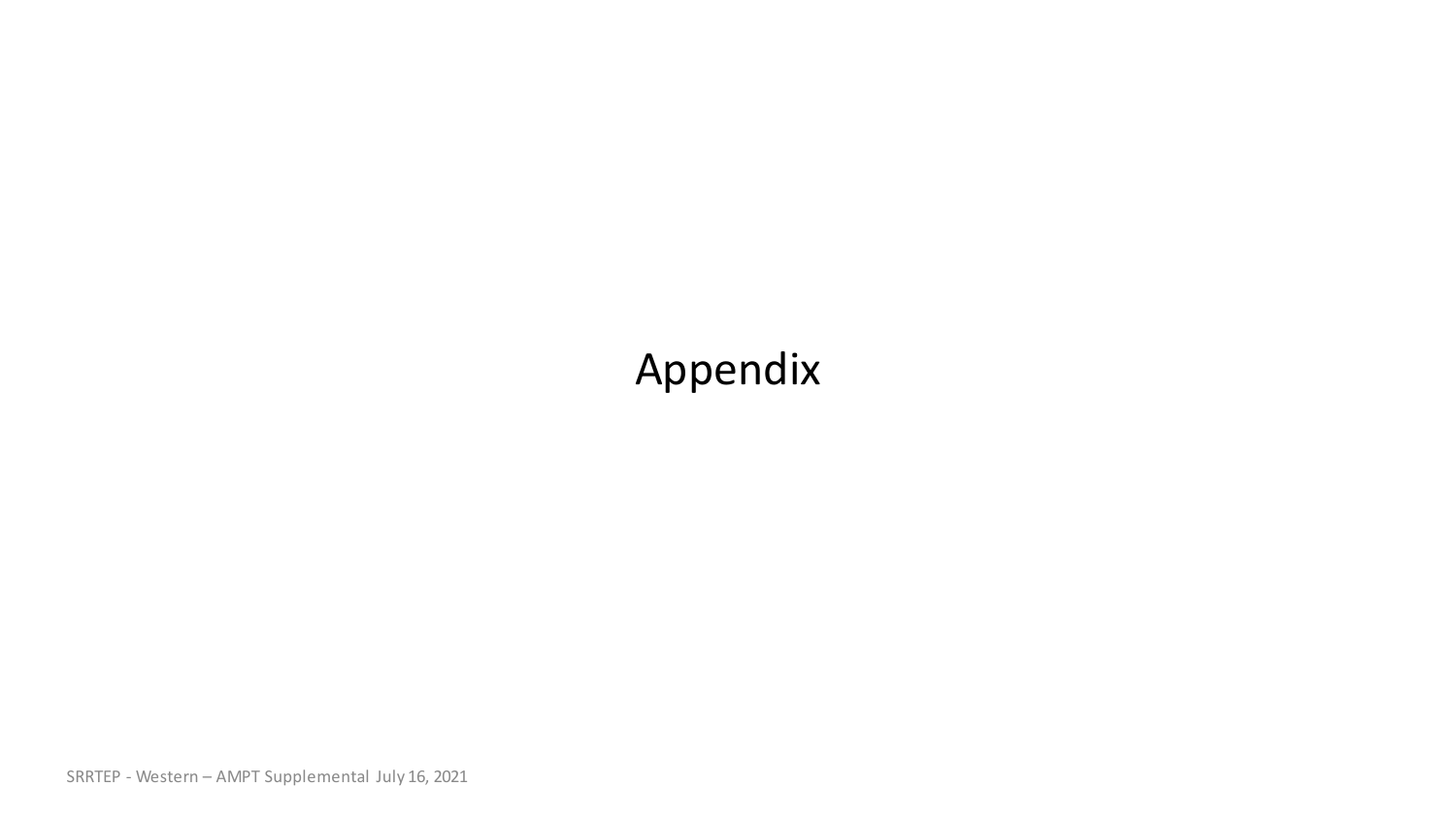## High Level M-3 Meeting Schedule

| <b>Activity</b>                               | Timing                             |
|-----------------------------------------------|------------------------------------|
| Posting of TO Assumptions Meeting information | 20 days before Assumptions Meeting |
| Stakeholder comments                          | 10 days after Assumptions Meeting  |

### Needs

### Solutions

### Submission of Supplemental Projects & Local Plan

| <b>Activity</b>                                | $\sqrt{}$ Timing $\sqrt{}$   |
|------------------------------------------------|------------------------------|
| TOs and Stakeholders Post Needs Meeting slides | 10 days before Needs Meeting |
| Stakeholder comments                           | 10 days after Needs Meeting  |
|                                                |                              |
| <b>Activity</b>                                | Timing                       |

| TOs and Stakeholders Post Solutions Meeting slides | 10 days before Solutions Meeting |
|----------------------------------------------------|----------------------------------|
| Stakeholder comments                               | 10 days after Solutions Meeting  |

| <b>Activity</b>                                       | Timing                                                                                         |
|-------------------------------------------------------|------------------------------------------------------------------------------------------------|
| Do No Harm (DNH) analysis for selected solution       | Prior to posting selected solution                                                             |
| Post selected solution(s)                             | Following completion of DNH analysis                                                           |
| Stakeholder comments                                  | 10 days prior to Local Plan Submission for integration into RTEP                               |
| Local Plan submitted to PJM for integration into RTEP | Following review and consideration of comments received after<br>posting of selected solutions |